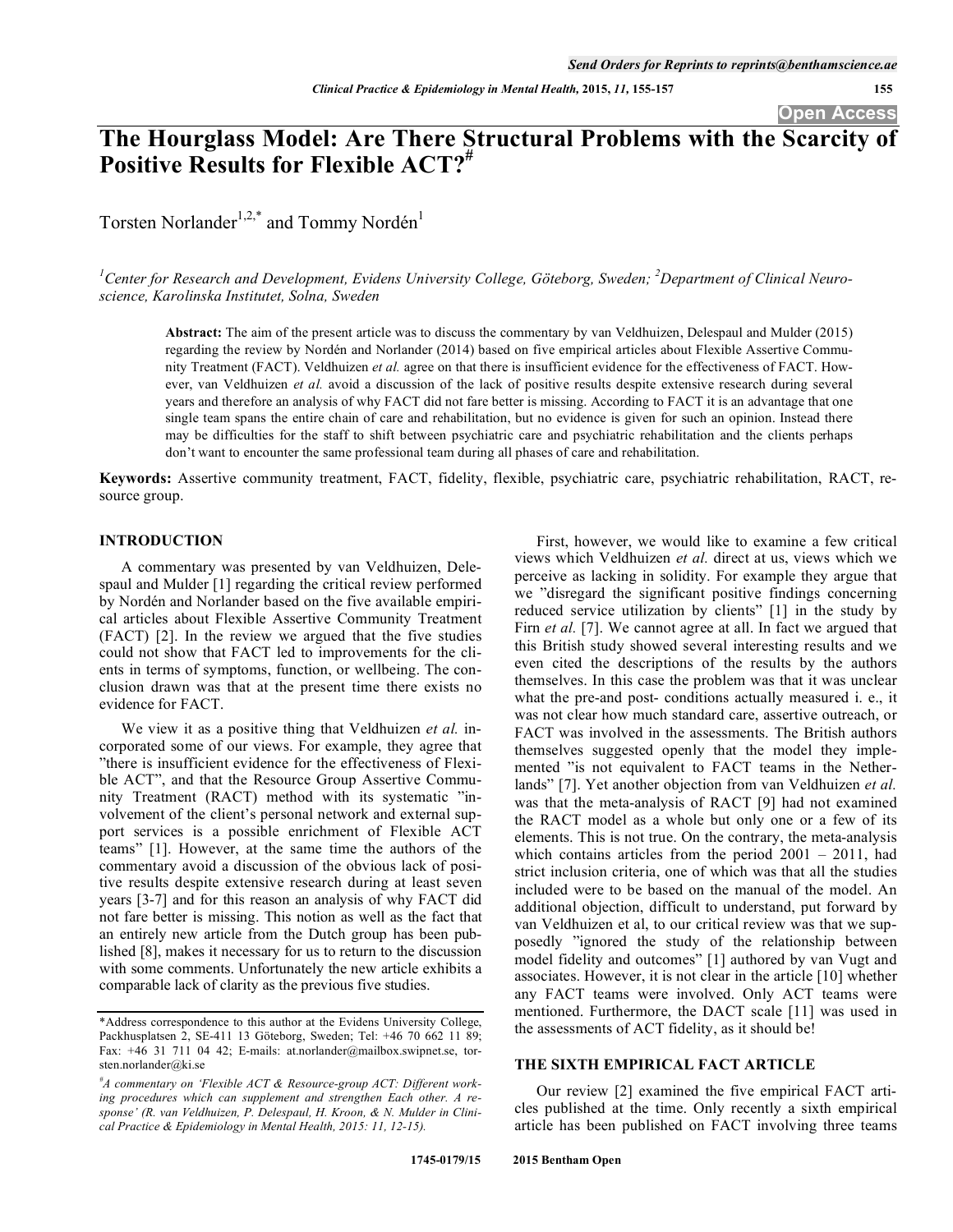and 372 clients. In the abstract the results are summarized as follows: "Statistically significant improvements were found in compliance, unmet needs and quality of life…The percentage of remissions increased with 9 %" [8]. However, what should be seen as the main results did not yield a picture as positive as that. Although this time fully correct criteria for remission were used but still the result was not significant. In addition there was no significant effect for the well-established international instrument, Health of the Nation Outcome Scales (HoNoS) on either total score or the sub scales Symptoms, Behavior, Social problems or Impairments! Given that it turned out that three FACT teams of the study had good fidelity scores (in accordance with the original FACT fidelity scale) even at the outset and that two of the three teams had "excellent" results at the completion of the study, it is therefore possible for us to study FACT teams which are functioning at their best. However, it was not possible to relate fidelity scores to outcomes. The conclusion of our review [2] is thus still valid, i. e., FACT cannot demonstrate progress in the treatment of the clients, in a persuasive way.

#### **THE HOURGLASS MODEL**

Even if van Veldhuizen *et al.* and the current authors now agree that there is insufficient evidence for the effectiveness of Flexible ACT, and that RACT may provide new impulses for FACT it is completely necessary to conduct a scientific analysis of why FACT, despite great national backing in the Netherlands and despite now extensive research, cannot provide better results. There is a large and exciting scientific question that needs to be addressed before we consider transforming FACT into some kind of RACT-FACT hybrid which apparently some researchers are now considering. It is important to analyze which components are positively and negatively useful, respectively, in a model. In the RACT model, such analyses of components are currently being carried out and one report has been published [12]. Given the relatively meagre results for FACT, it is imminent that such analyses are conducted even there. Here, we would like to raise the question whether there exists a structural problem with FACT.

In the FACT manual, authored by van Veldhuizen and Bähler [13], the main idea emerges that one single team strives to follow the patient through the entire chain of care and rehabilitation: "The fact that all the integrated care is delivered by the same team is a crucial element of FACT. FACT does away with the 'revolving door': in good times and in bad, the client has contact with the same team, the same case manager and the same psychiatrist. This is continuity of care" [13]. Even when the clients have been admitted for hospital care, the FACT team is part of the hospital treatment and the decision for release. The team maintains contact with the client during the hospital stay and brings him/her home as frequently as possible, in the daytime or for a few hours. Repeatedly it is pointed out in the manual as an advantage that one single team spans this large field. However, in no place is anything shown suggesting a scientific or experiential basis for such an opinion!

The emergency psychiatric inpatient hospital care operates under completely different assumptions compared to difficulties for the staff to shift between psychiatric care and psychiatric rehabilitation in a credible way, and for this reason it could be that the best result is obtained if there exist professional specialists in both of the areas, specialists who have developed a close and trusting collaboration. If we look at it from the perspective of the client, he or she strives to leave the more hierarchic structure often seen in emergency psychiatric care. That is not the environment one needs when working with improving of one´s abilities and selfconfidence. It may seem inhibitory to be forced to have the same professional team around as during "bad times" when one is set to face a new and better time! If there are built-in difficulties and problems with having one single team for the entire chain of care and rehabilitation, then there is also a basic structural problem with FACT, which in turn might possibly explain the meagre research results.

Such a hypothesis gains support when you read about the so-called Hourglass model in the manual where the "care workers have to switch roles all the time" [13]. The care and the rehabilitation are described as an hourglass with three separate steps that at times may overlap: (a) Dealing with destabilization, (b) Treatment and (c) Recovery. Judging by the descriptions in the FACT manual, one could suspect that the approach during the destabilization phase might spill over into the other phases. Thus, during Treatment one focuses on the symptoms and one tries to explain the chosen treatment to the client and his/her family and encourage the client to participate in the treatment. It is only during Recovery the client is deemed capable of being placed in the driver's seat, and then the focus is on strength [13].

#### **CONCLUSION**

FACT may be seen as a full scale experiment involving a model never tested before: in principle employing one single large team for the entire chain of care and rehabilitation. It has been an audacious and exciting project. Unfortunately, they did not succeed in gaining strong research results and the model now is in need of significant revision. It will most likely lead to a drift toward a traditional ACT or to some other ACT model such as RACT. If such a change will be successful, it is important first to analyze why the FACT model did not fare better.

#### **CONFLICT OF INTEREST**

The authors confirm that this article content has no conflict of interest.

#### **ACKNOWLEDGEMENTS**

Declared none.

### **REFERENCES**

- [1] van Veldhuizen R, Delespaul P, Mulder N. Flexible ACT & Resource-group ACT: Different working procedures which can supplement and strengthen each other. A response. Clin Pract Epidemiol Ment Health 2015; 11: 12-15.
- [2] Nordén T, Norlander T. Absence of positive results for flexible assertive community treatment. What is the next approach? Clin Pract Epidemiol Ment Health 2014; 10: 87-91.